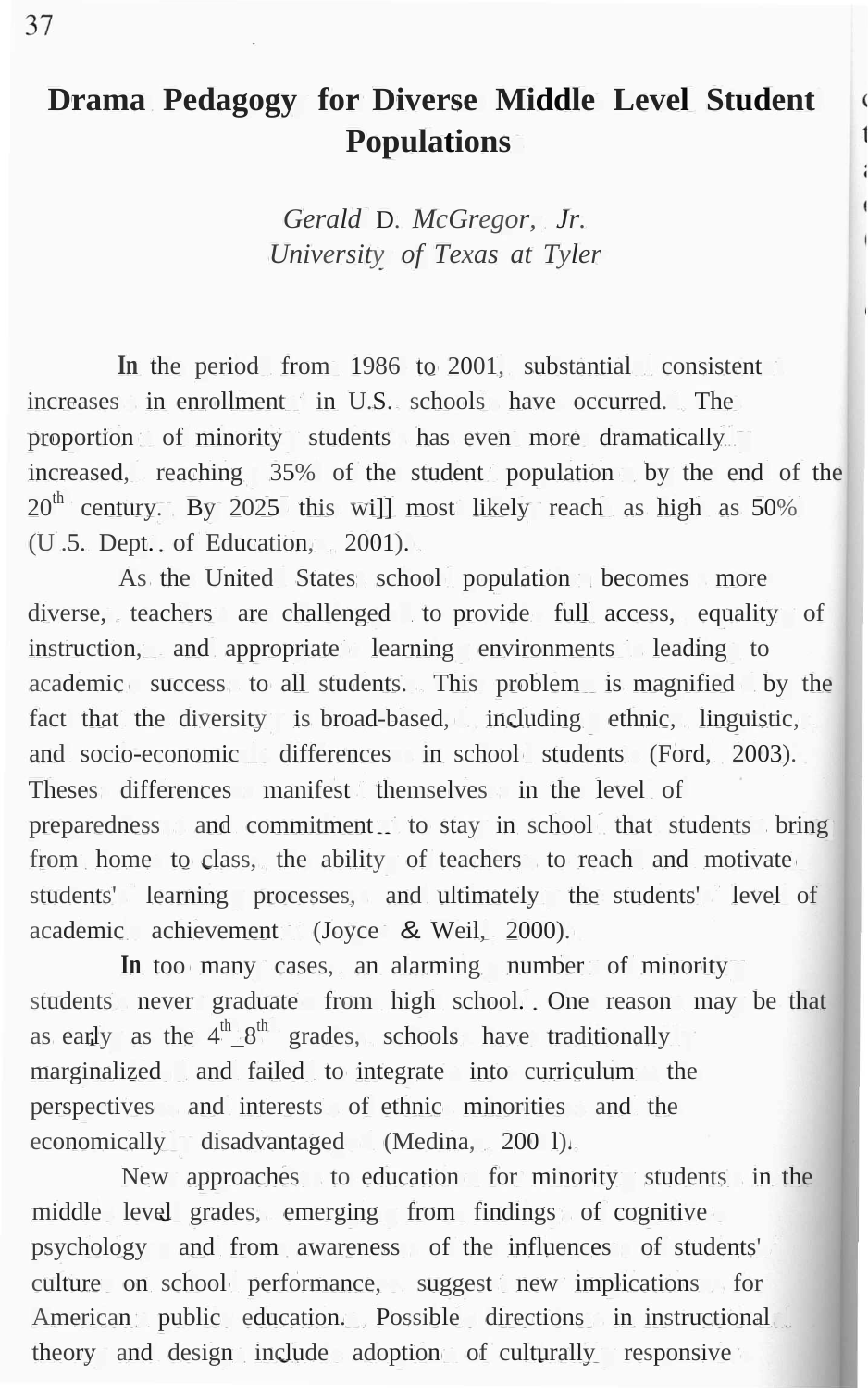classroom practices and the facilitation of students constructing their own knowledge (Miller & Preece, 1999). Educators must also address literacy, among other issues, in order to focus on the culturally diverse students' developmental and learning needs (Jasinski, 2002).

One approach to improving the low achievement of culturally diverse students is through drama pedagogy as a multiskilled approach to learning that evokes and extends students' cognitive, social, emotional, physical, moral, creative, communicative, and aesthetic abilities (Verriour, 1994). However, for some reason, using drama instruction in elementary classrooms, and not in middle level classrooms, has been the norm. And yet use of drama techniques allows middle school students (whatever their language or socio-economic status) to exercise a great deal of control over the structure, content, and delivery of the presentation of their own issues and responses to instruction in styles of their own (Gay & Hanley, 1999).

Drama requires that students practice ski Us of community, participation, cooperation, collaboration, problem solving, and decision making. Also, when used to teach ethnic and culturally diverse middle school students, drama provides a safe arena in which highly complex and problematic issues can be examined in depth (Gay  $\&$  Hanley, 1999). This is the cas, whether the content of a class is history/social studies (Goalen & Hendy, 1993; Fennessey, 1995; Chilcoat & Ligon, 1998), science and health (Kamen, 1991; Richardson et.aI.2002), language arts (Baxter, 1999; Rowe, 1998), mathematics (Griffin, 2001) or second languages (Ralph, 1997; Makita-Discekici, 1999).

### **Review of Literature**

Any comprehensive Drama-as-Inquiry Program to be used in a middle level classroom is developed with certain underlying assumptions by its author. One general assumption might be that some academic skill of a student is enhanced or improved.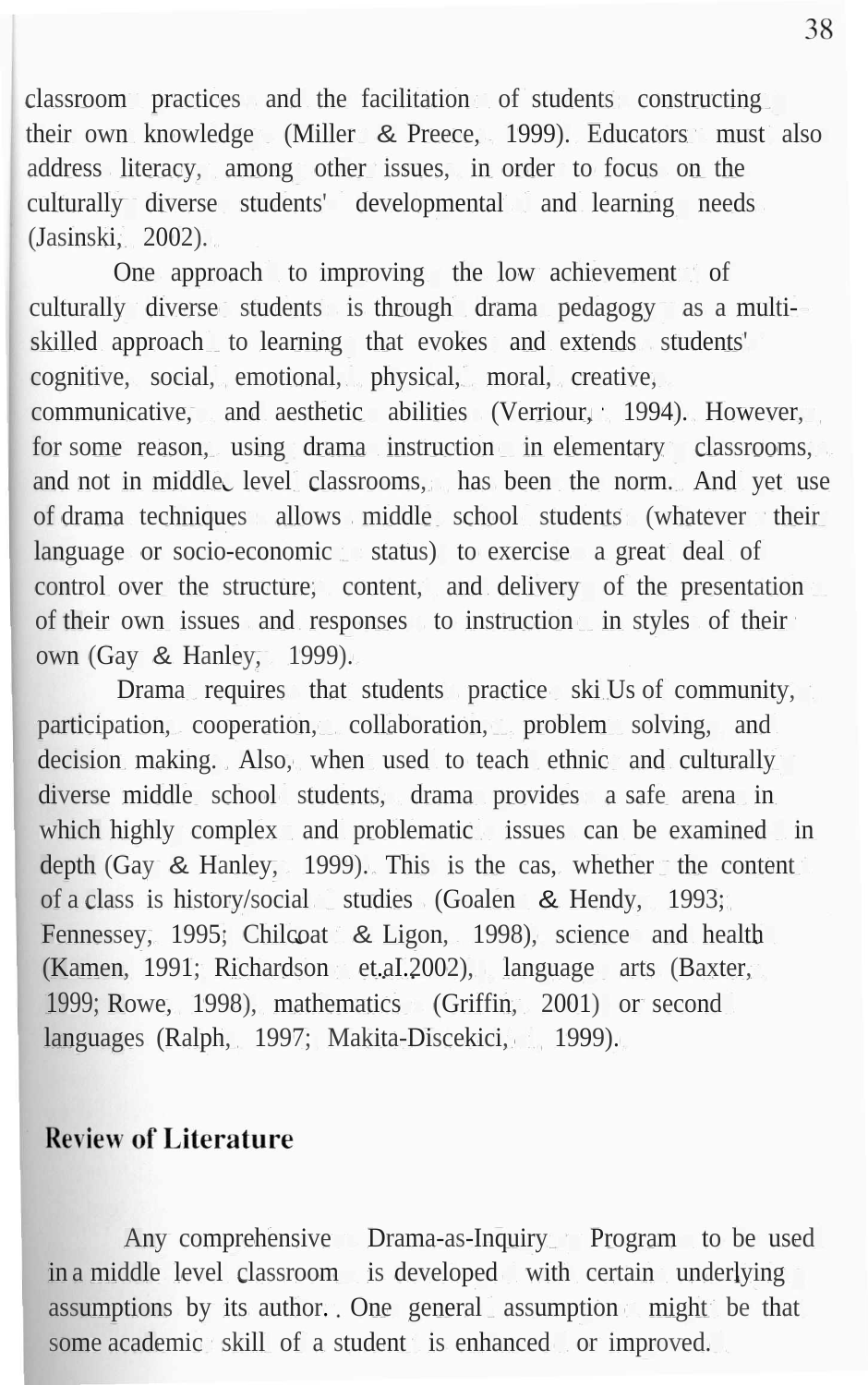**In** a study looking at the relationships between imagery and reading comprehension, memory and cognition, and elaboration and meaning-based memory, the authors used a reading through drama program that employed drama techniques consistent with the research on imagery and memory (Rose, et.al., 2000). The comprehensive drama program consisted of four stages: story, sequence, perception, and evaluation. Fourth grade students--drawn from diverse racial groups and national backgrounds, and all living in low-income urban neighborhoods-in several schools in a large Midwestern city--- participated in a randomized control-group design study. Results showed that when compared to traditional text-based methods on the basis of reading and completing workbook activities such as fill-in-the-blank and complete-the-sentence questions about the text, the drama-based instruction program's students showed more improvement in reading comprehension scores on the Iowa Tests of Basic Skills.

**In** a case study of seventh grade social studies students in inner city school whose teacher used drama as a dominant method of instruction, students engaged in dramatic activities to learn history and improve their abilities to evaluate evidence and concepts, as well as to visualize a future. Results showed that when dramatic performance was a form of instruction, the students' critical thinking skills of analysis, synthesis, and evaluation, sharply increased over a long period of time (Morris, 2001).

In one study set in a mid-western American city, a teacher used drama as a pedagogical strategy with fifth grade Hispanic language arts students to find more effective ways to begin critical dialogue about a book's key issues (Medina, 2001). Students accomplished the desired goal by creating tableaus representing key moments in a story, and by taking on different roles of key characters. Results indicated that the drama strategies facilitated the students' "negotiation of complex interpretations of the text" (Medina, p.200).

It is always helpful when a comprehensive instructional strategy thought to be beneficial to students can be successfully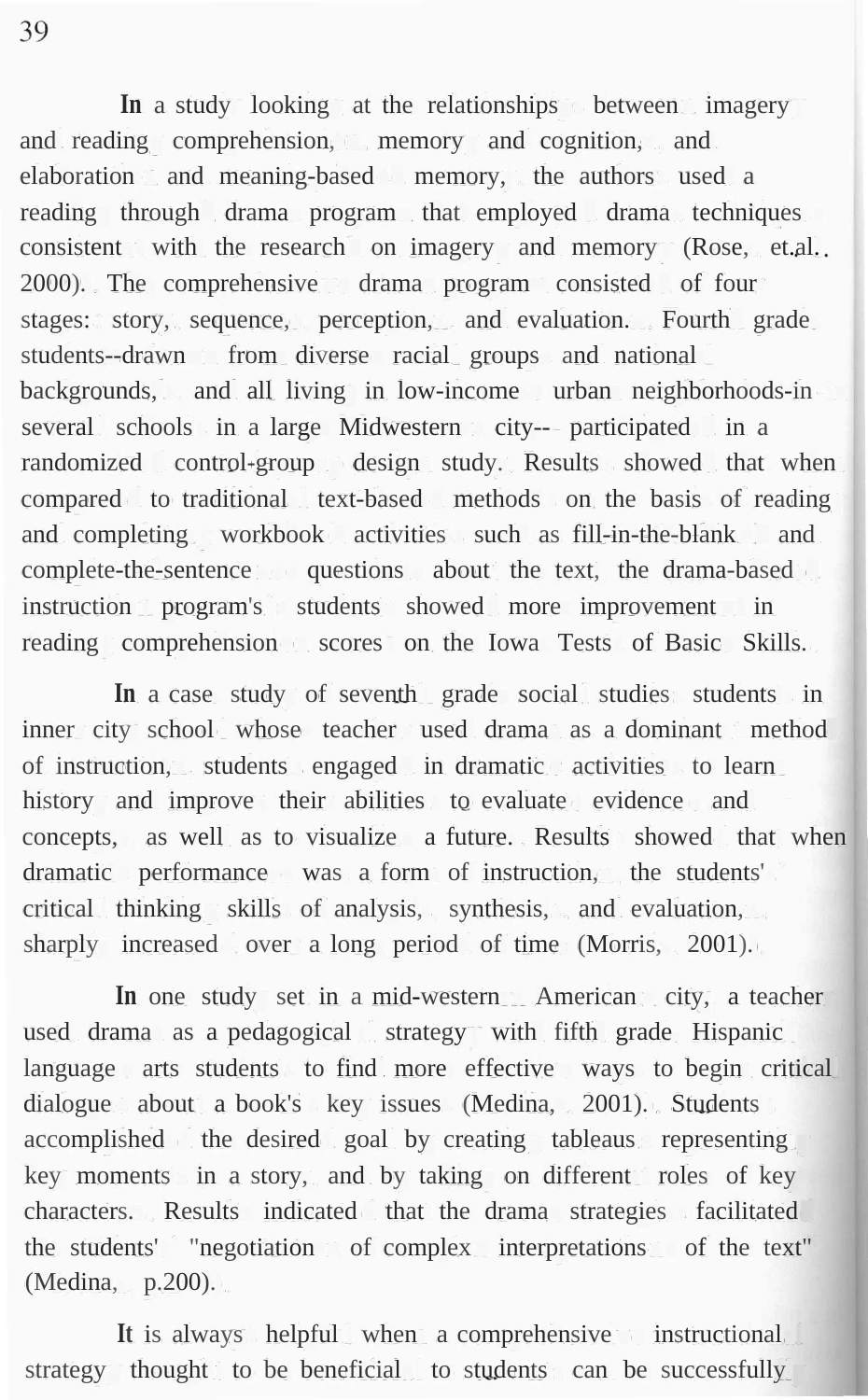taught to teachers who may use the strategy. This is not always the case, and sometimes such efforts hinder, rather than enhance, opportunities for students to improve their academic skills ( VanTassel-Baska, 1997). One successful program has been developed by the author of the present article.

# Drama As Inquiry Program (DAIP)

The author has developed the Drama As Inquiry Program (DAIP) as an instructional strategy for teachers of diverse student populations. The program was based on classic and traditional drama-in-education programs initially devised by Shaftel and Shaftel (1982), and Heinig (1993). It was originally developed for and used by middle school and upper elementary urban inner-city students in three Southwestern U.S. cities. Students with learning disabilities, in gifted and talented programs, and who were in math and social studies classes, participated in various formats of the program in regular classroom, after-school, or weekend educational settings. Report of the drama program and successful teacher training was made (McGregor, 1999,2003). Results of studies implementing the program in high school and college classrooms have also been reported (McGregor, 2000, 2001, 2002).

DAIP provides the teacher of diverse student populations in middle level educational settings with a conceptual and practical framework with which to facilitate the teaching of course content.. The six-part program provides students with language development, personal understanding, and communication skills, while deepening the learning process of the topics at hand. After all, one of the results of using drama-as-inquiry in a middle level classroom is that students of varying abilities and backgrounds achieve high levels of conceptual understanding of content. Using drama in instruction, teachers can help these students achieve higher level understanding than students in classes featuring more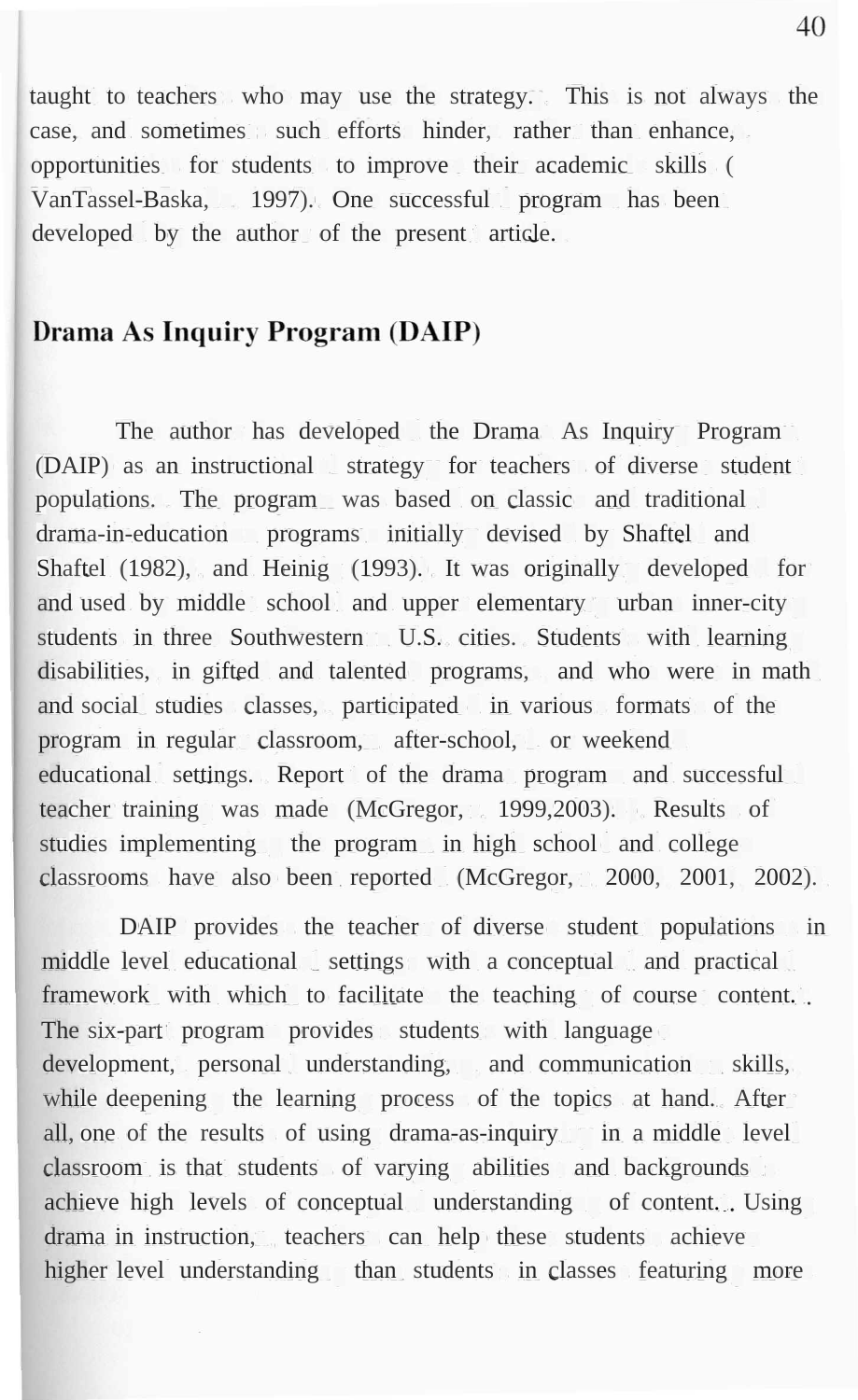conventional teaching strategies (Goal en & Hendy, 1993, Heinig, 1993).

### **Drama As Inquiry Program: The Six Parts**

*Part One: Research.* The students engage in individual/independent research on the topic at hand. This stage allows the student to include the researching of personal, family, or community concepts or ideas that may add to the understanding of the topic. The students then engage in structured group research on the topic. The teacher guides this phase and requires a paper product for assessment...

*Part Two: Dramatic Activities:* Through individual, paired, small group, or whole class participation, activities may include pantomime, guided fantasy, improvisation, role-play, storytelling, and other dramatic activities. Activities can be integrated with other instructional methods on a daily basis or occur as special events.

*Part Three: Original Playwriting:* Students learn to outline a story plot, select settings in time, and create characters. They then integrate plot, setting, and characters into an individual original skit/play which represents their individual interpretation and expression of the material learned about the topic.

*Part Four: Play Production:* Students design (a set if appropriate, costuming, sound, props, make-up) a production of the skit/play.

*Part Five: Play Promotion:* Students (and teacher) choose a venue for the presentation of the skits/plays and make all necessary preparations which may include advertising, ticket sales, programs, and school/parent/community involvement.

*Part Six: Play Presentation:* This may occur in front of the class, for other students in other classrooms, in front of the school, as an evening performance, etc. The idea is for the student to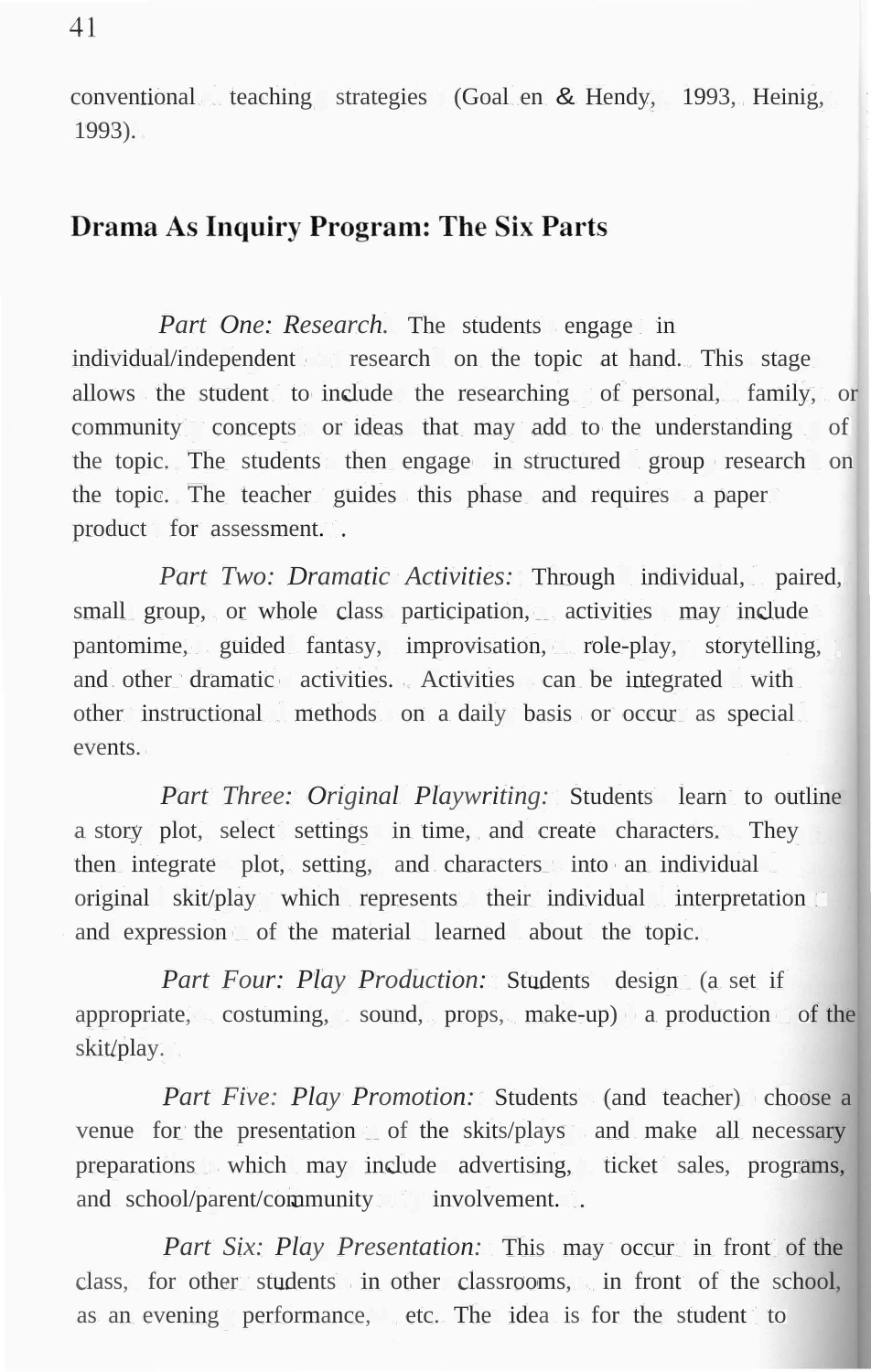participate in an authentic experience that combines academic and real-life application.

As can be seen, any or all of the parts of the program may be used. However, it has been shown that it is the comprehensive, authentically articulated instructional programs that have the most benefit. This is particularly true when assessing the middle level student's improvement in knowledge and skills in any given content area (Schurr, 1998; Morris, 2001), as well as the metacognitive processes involved in the student's thinking, judgments, and problem solving (Curren, 1995). It is also very beneficial to middle level students to experience reflection of a didactic subject through a complete dramatic process (Lev-Aladgem, 2000).

#### Conclusion

Middle level students are engaged in different types of explorations for self-definition, self-expression, and even selfcreation. They can find classrooms to be embarrassing or inhibiting environments in which to seek and express identification with the academic world around them. Drama pedagogy as an instructional method is well suited to counteract that tendency through its interpersonal and intrapersonal nature.

The empowerment that enables an adolescent student to successfully cross the many boundaries of life--intellectual, social, emotional, moral, physical, ethnic, and cultural--results from teaching and learning. The power of using drama in the teaching and learning process can increase student motivation and reduce the number of doors that slam shut in the faces of middle level students as they transition to their next challenges in life.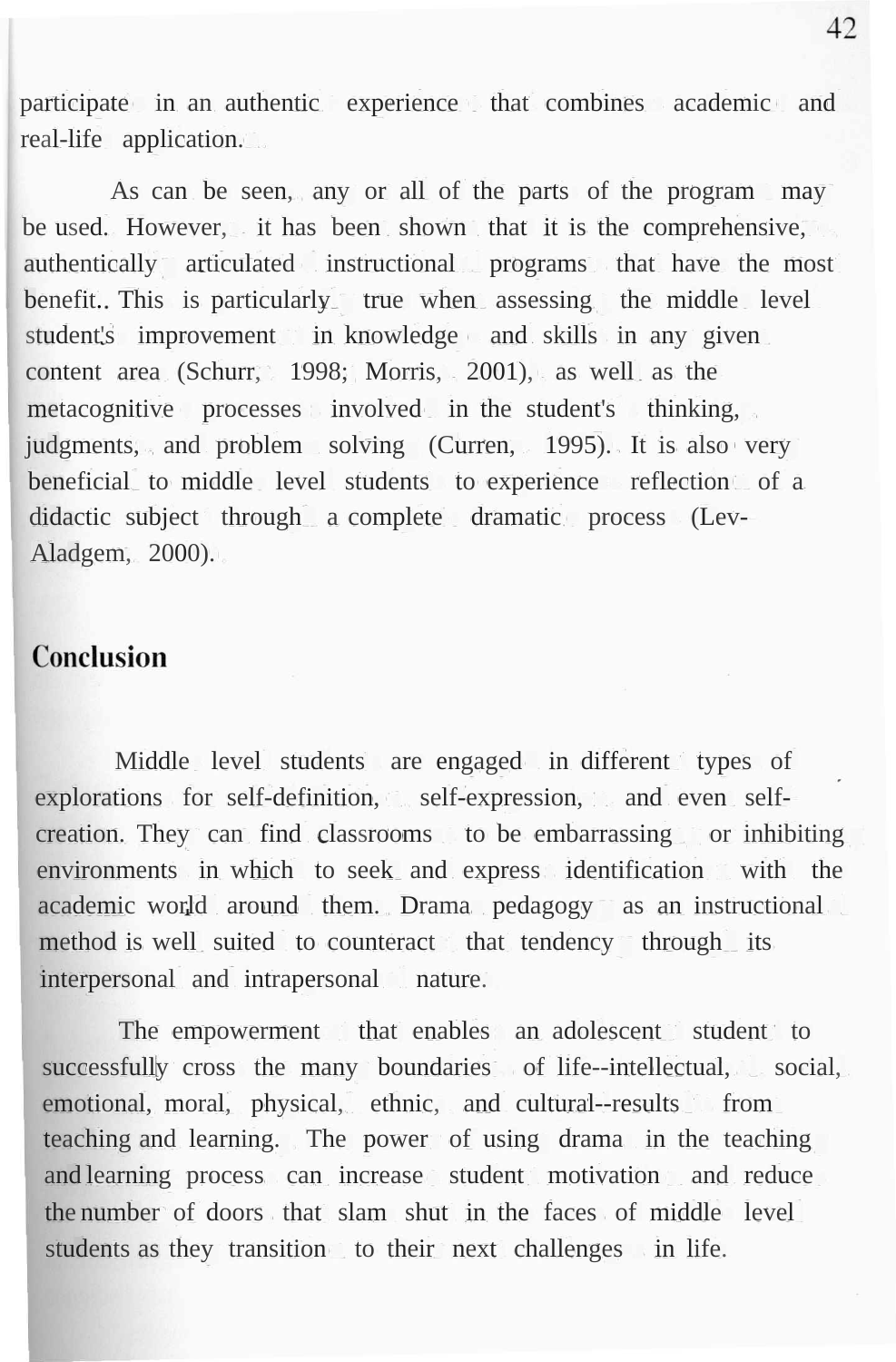## References

- Baxter, J. (1999). A message from the old world to the new: Teaching classic fiction through drama. *English Journal,:* 89(2), 119-124.
- Chilcoat, G. W., & Ligon, J.A. (1998). Theatre as an emancipatory tool: Classroomdrama in the Mississippi Freedom Schools, *Journal of Curriculum Studies,* 30 (5), 515-544.
- Curren, R.R. (1995). Coercion and the ethics of grading and testing. *EducationalTheory,* 45 (4), 425-441.
- Fennessey, S. (1995). Living history through drama and literature, *Reading Teacher,* 49 (1), 16-20.
- Ford, D. (2003). Equity and excellence: Culturally diverse students in gifted education. In. Colangelo, N. & Davis, G. (Eds,) *Handbook of Gifted Education(3rd . ed.).* Boston, MA: Allyn and Bacon.
- Gay, G, & Hanley, M. (1999). Multicultural empowerment in middle school social studies through drama pedagogy, *Clearing House,* 72(6), 364-370.
- Goalen, P., & Hendy, L. (1993). "It's not just fun, it works!" Developing children' shistorical thinking through drama, *Curriculum Journal,* 4(3), 363-384.
- Griffin, S. (2001). From theta to theatre, it was all Greek to me, *Mathematics Teaching,* 174, 31-33.
- Heinig, R. (1993). *Creative drama for the classroom teacher (4/ h ed.).* EnglewoodCliffs, NJ: Prentice Hall.
- Jasinski Schneider, J. (2002). Writing with their whole being: A cross study analysis ofchildren's writing from five classrooms using process drama. *Research ill DrCllnaEducation,* 7 (1), 61-80.
- Joyce, B., & Weil, M (Eds.) (2000). *Models of Teaching (6th ed.),* Boston, MA: Allyn and Bacon.
- Kamen, M. (1991). Creative drama and the enhancement of elementary school students' understanding of science concepts. *Ph.D. diss.* University of Texas.
- Lev-Aladgem, S. (2000). From a text to a theatrical event. *Contemporary TheaterRel'ie\\',* 10 (2), 61-75.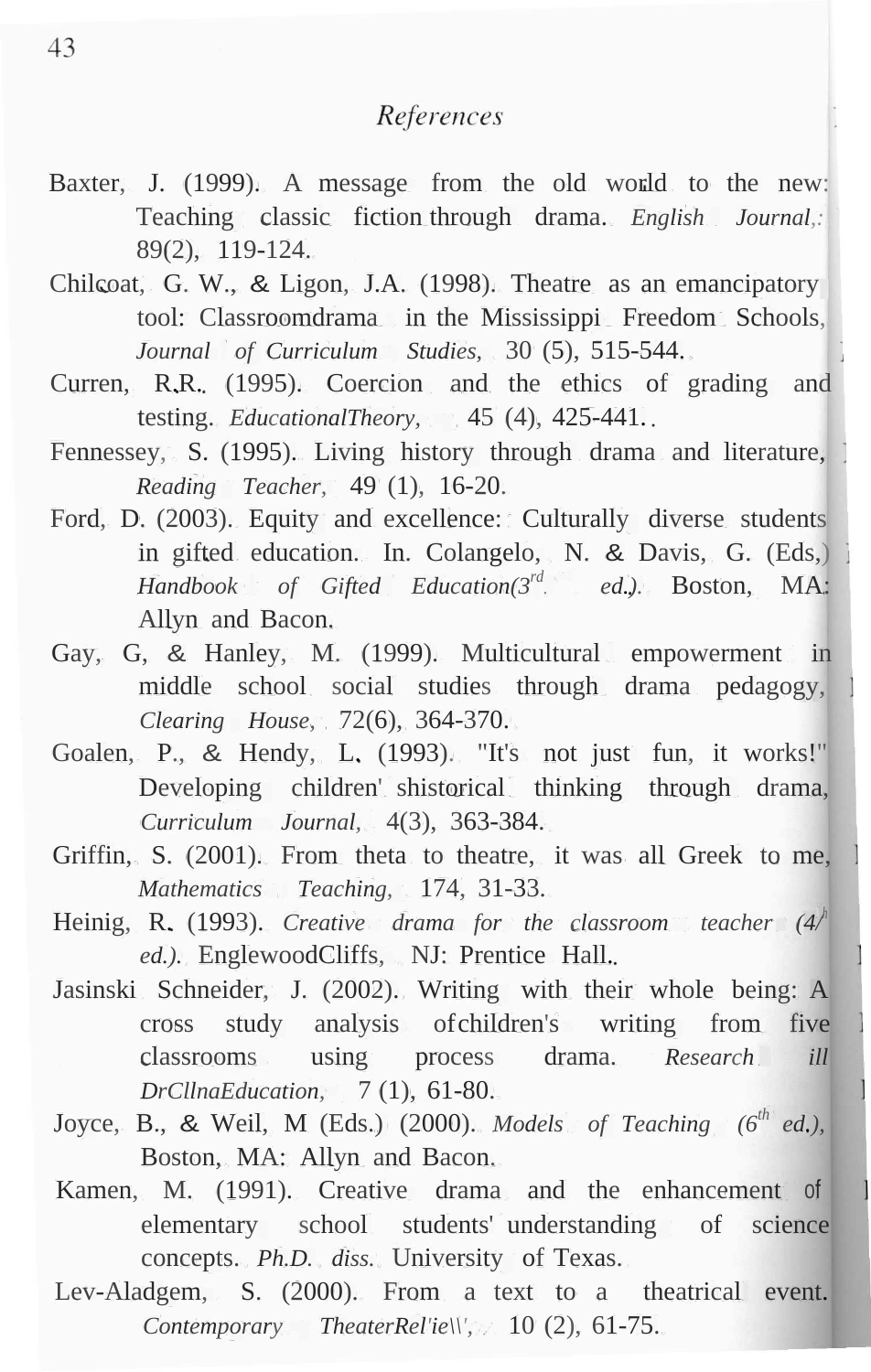#### References

 $\mathbf{r}$ 

- Baxter, J. (1999). A message from the old world to the new: Teaching classic fictionthrough drama. *English Journal, ]* 89(2),119-124.
- Chilcoat, G. W., & Ligon, J.A. (1998). Theatre as an emancipatory tool: Classroomdrama in the Mississippi Freedom Schools. *Journal of Curriculum Studies,* 30 (5), 515-544.
- Curren, R.R. (1995). Coercion and the ethics of grading and testing. *EducationalTheory,* 45 (4), 425-441.
- Fennessey, S. (1995). Living history through drama and literature. *Reading Teacher,* 49 (1), 16-20.
- Ford, D. (2003). Equity and excellence: Culturally diverse students in gifted education. In. Colangelo, N. & Davis, G. (Eds.) *Handbook of Gifted Education(3rd . ed.).* Boston, MA: Allyn and Bacon.
- Gay, G, & Hanley, M. (1999). Multicultural empowerment in middle school social studies through drama pedagogy. *Clearing House,* 72(6), 364-370.
- Goalen, P., & Hendy, L. (1993). "It's not just fun, it works!" Developing children'shistorical thinking through drama. *Curriculum Journal,* 4(3), 363-384.
- Griffin, S. (2001). From theta to theatre, it was all Greek to me. *Mathematics Teaching,* 174, 31-33.
- Heinig, R. (1993). *Creative drama for the c1assfOOIn teacher (4/h* ed.). EnglewoodCliffs, NJ: Prentice Hall.
- Jasinski Schneider, 1. (2002). Writing with their whole being: A cross study analysis ofchildren's writing from five classrooms using process drama. *Research tn DramaEducation,* 7 (1), 61-80.
- Joyce, B., & Weil, M (Eds.) (2000). *Models of Teaching (6//r ed.),* Boston, MA: Allyn and Bacon.
- Kamen, M. (1991). Creative drama and the enhancement of elementary school students' understanding of science concepts. *Ph.D. diss.* University of Texas.
- Lev-Aladgem, S. (2000). From a text to a theatrical event. *Contemporary TheaterRevie\\',* 10 (2),61-75.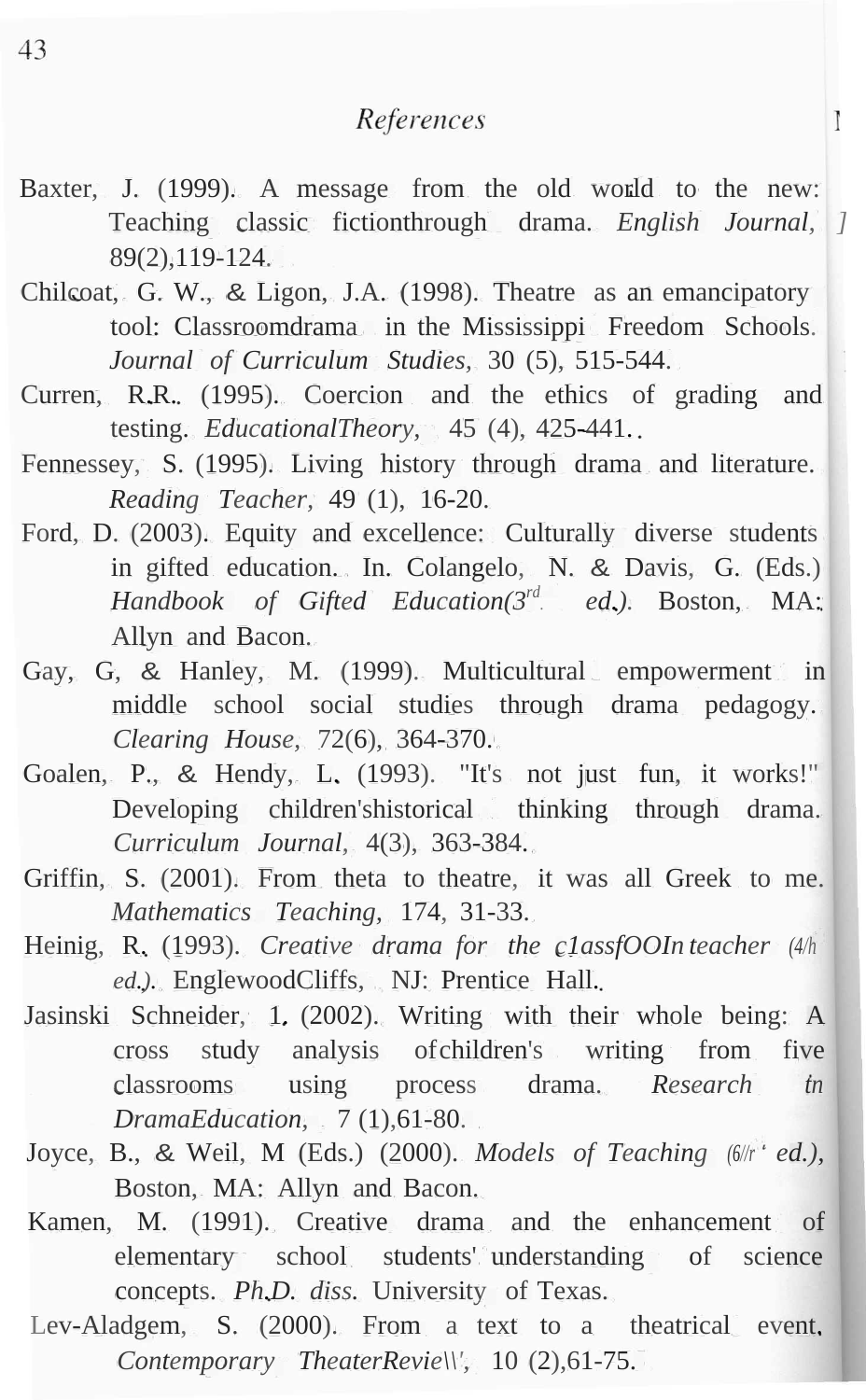- Makita-Discekici, Y. (1999). Creative skit activity in the Japanese language classroom. *Canadian Modern Language Review,* 55 (3), 404-412.
- McGregor, G. (1999). *Drmna as inquiry program: Creative thinking program forK-12 gifted/talented students* (Monograph). Waco, TX: Baylor University, College of Education.
- McGregor, G. (2000). Individual constructs of creativity. In S. Johnsen (Ed.), *Developing relationships: A system.s perspectil'e* (pp. 6-11). Waco, TX: Baylor University.
- McGregor, G. (2001). Creative thinking instruction for a college study skills program: A case study. *Dissertation Abstracts International,* 62 (10A), 3293.
- McGregor, G. (2002, January). *Individual constructs of creativity: Report of resultsof a study*. Paper presented at the  $15<sup>th</sup>$ Annual Conference on InterdisciplinaryQualitative Studies, Athens, Georgia.
- McGregor, G. (2003, March). *Drmna as inquiry progrmn(daip): Literacy for culturally diverse students in middle school and secondmy school classrooms.* Paper presented at the 1 51 Annual University of Texas at Tyler Education Literacy Conference, Tyler, TX.
- Medina, C. (200 I). When Jerry Springer visits your classroom: Teaching Latina literature in a contested ground. *Theory into Practice,* 40 (3), 198-204.
- Miller, C., & Preece, A. (J.999). Just a jacket on the floor? *Language Arts,* 77 (2), 137-143.
- Morris, R.Y. (2001). Drama and authentic assessment in a social studies classroom. *Social Studies,* 92 (1), 41-45.
- Ralph, E.G. (1997). The power of using drama in the teaching of second languages: Some recollections. *McGill Journal oj Education,* 32, 273-288.
- Richardson, R.A., Njoroge, W., Wilcox, G., Chacko, M.R., & Hergenroeder, A.c. (2002). Learning about pap smears: An educational skit for Hispanic adolescents. *Journal of Pediatric* & *Adolescent Gynecology,* 15 (4), 197-204.